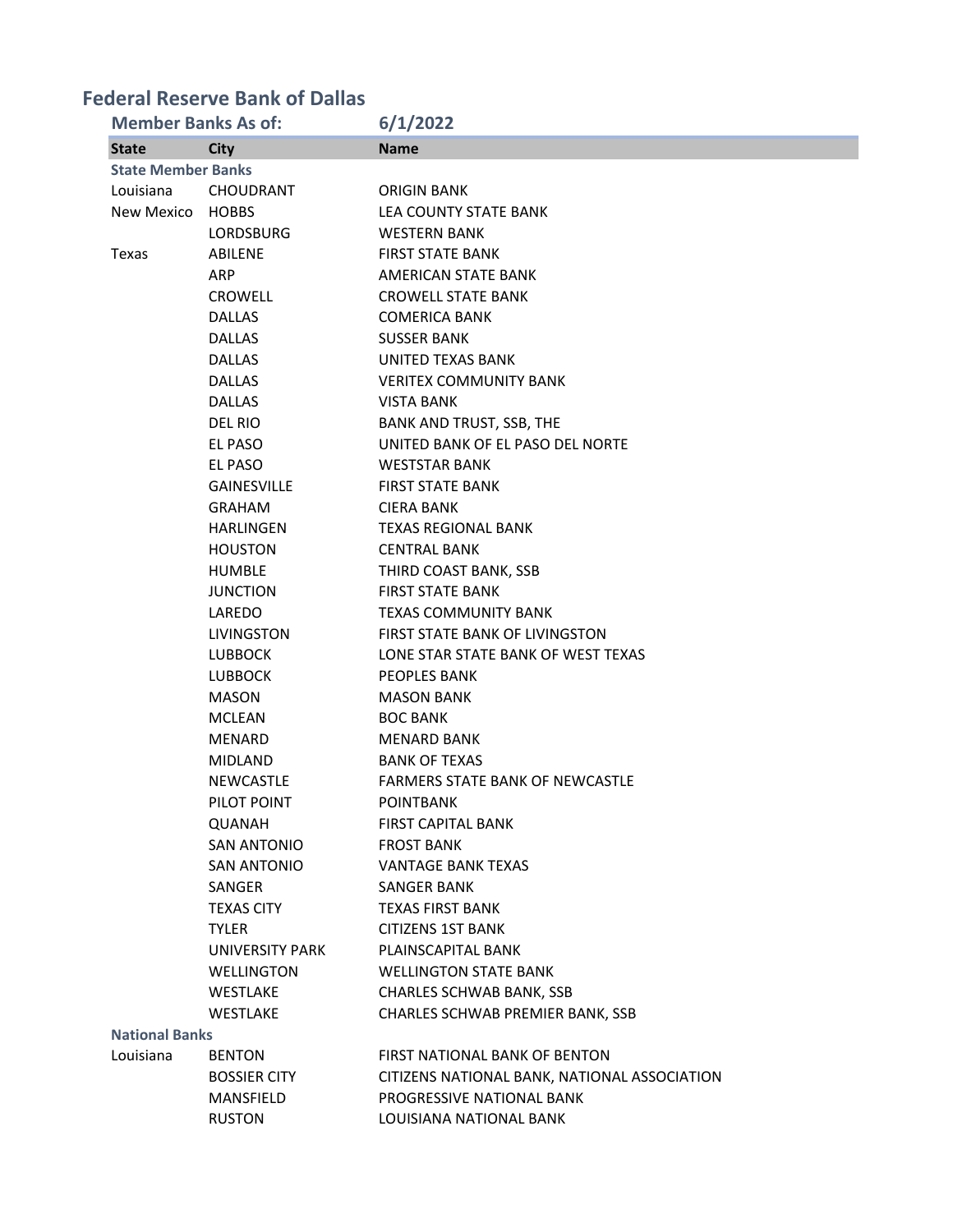|       | New Mexico ALAMOGORDO | <b>FIRST NATIONAL BANK</b>                           |
|-------|-----------------------|------------------------------------------------------|
| Texas | ABILENE               | CITIZENS BANK, NATIONAL ASSOCIATION                  |
|       | ABILENE               | FIRST FINANCIAL BANK, NATIONAL ASSOCIATION           |
|       | ALBANY                | FIRST NATIONAL BANK OF ALBANY/BRECKENRIDGE           |
|       | <b>ALVIN</b>          | FIRST NATIONAL BANK OF ALVIN                         |
|       | <b>ALVIN</b>          | TEXAS ADVANTAGE COMMUNITY BANK, NATIONAL ASSOCIATION |
|       | AMARILLO              | AMARILLO NATIONAL BANK                               |
|       | ANAHUAC               | <b>ANAHUAC NATIONAL BANK</b>                         |
|       | ANDERSON              | FIRST NATIONAL BANK OF ANDERSON, THE                 |
|       | ANDREWS               | NATIONAL BANK OF ANDREWS, THE                        |
|       | ANSON                 | FIRST NATIONAL BANK OF ANSON, THE                    |
|       | ARLINGTON             | WORTHINGTON NATIONAL BANK                            |
|       | ASPERMONT             | FIRST NATIONAL BANK OF ASPERMONT, THE                |
|       | BALLINGER             | FIRST NATIONAL BANK OF BALLINGER, THE                |
|       | <b>BASTROP</b>        | FIRST NATIONAL BANK OF BASTROP, THE                  |
|       | <b>BEAUMONT</b>       | COMMUNITYBANK OF TEXAS, NATIONAL ASSOCIATION         |
|       | <b>BELLS</b>          | CENDERA BANK, N.A.                                   |
|       | BELLVILLE             | FIRST NATIONAL BANK OF BELLVILLE, THE                |
|       | <b>BIG SPRING</b>     | STATE NATIONAL BANK OF BIG SPRING, THE               |
|       | <b>BOWIE</b>          | LEGEND BANK, N. A.                                   |
|       | BRADY                 | BRADY NATIONAL BANK, THE                             |
|       | <b>BRADY</b>          | COMMERCIAL NATIONAL BANK OF BRADY, THE               |
|       | BRENHAM               | BANK OF BRENHAM, NATIONAL ASSOCIATION                |
|       | BRENHAM               | BRENHAM NATIONAL BANK, THE                           |
|       | <b>BROWNWOOD</b>      | CITIZENS NATIONAL BANK AT BROWNWOOD                  |
|       | <b>BURLESON</b>       | FIRST NATIONAL BANK OF BURLESON                      |
|       | CAMERON               | <b>CITIZENS NATIONAL BANK</b>                        |
|       | CAMERON               | CLASSIC BANK, NATIONAL ASSOCIATION                   |
|       | <b>COLORADO CITY</b>  | CITY NATIONAL BANK OF COLORADO CITY, THE             |
|       | <b>COOPER</b>         | FIRST NATIONAL BANK IN COOPER, THE                   |
|       | <b>CORPUS CHRISTI</b> | AMERICAN BANK, NATIONAL ASSOCIATION                  |
|       | CORSICANA             | <b>CITY NATIONAL BANK</b>                            |
|       | <b>CORSICANA</b>      | <b>COMMUNITY NATIONAL BANK &amp; TRUST OF TEXAS</b>  |
|       | <b>COTULLA</b>        | STOCKMENS NATIONAL BANK IN COTULLA                   |
|       | <b>CROCKETT</b>       | <b>CITIZENS NATIONAL BANK</b>                        |
|       | <b>CROSBYTON</b>      | CITIZENS NATIONAL BANK OF CROSBYTON                  |
|       | DAINGERFIELD          | <b>TEXAS HERITAGE NATIONAL BANK</b>                  |
|       | <b>DALLAS</b>         | AMERICAN BANK, NATIONAL ASSOCIATION                  |
|       | DALLAS                | DALLAS CAPITAL BANK, NATIONAL ASSOCIATION            |
|       | <b>DALLAS</b>         | <b>INWOOD NATIONAL BANK</b>                          |
|       | <b>DALLAS</b>         | T BANK, NATIONAL ASSOCIATION                         |
|       | <b>DESOTO</b>         | BANK OF DESOTO, NATIONAL ASSOCIATION                 |
|       | <b>DUBLIN</b>         | FIRST NATIONAL BANK OF DUBLIN                        |
|       | <b>EAGLE LAKE</b>     | FIRST NATIONAL BANK OF EAGLE LAKE, THE               |
|       | EL CAMPO              | NEWFIRST NATIONAL BANK                               |
|       | <b>ELDORADO</b>       | FIRST NATIONAL BANK OF ELDORADO, THE                 |
|       | EVANT                 | FIRST NATIONAL BANK OF EVANT, THE                    |
|       | <b>FALFURRIAS</b>     | FIRST NATIONAL BANK IN FALFURRIAS, THE               |
|       | <b>FALLS CITY</b>     | FALLS CITY NATIONAL BANK, THE                        |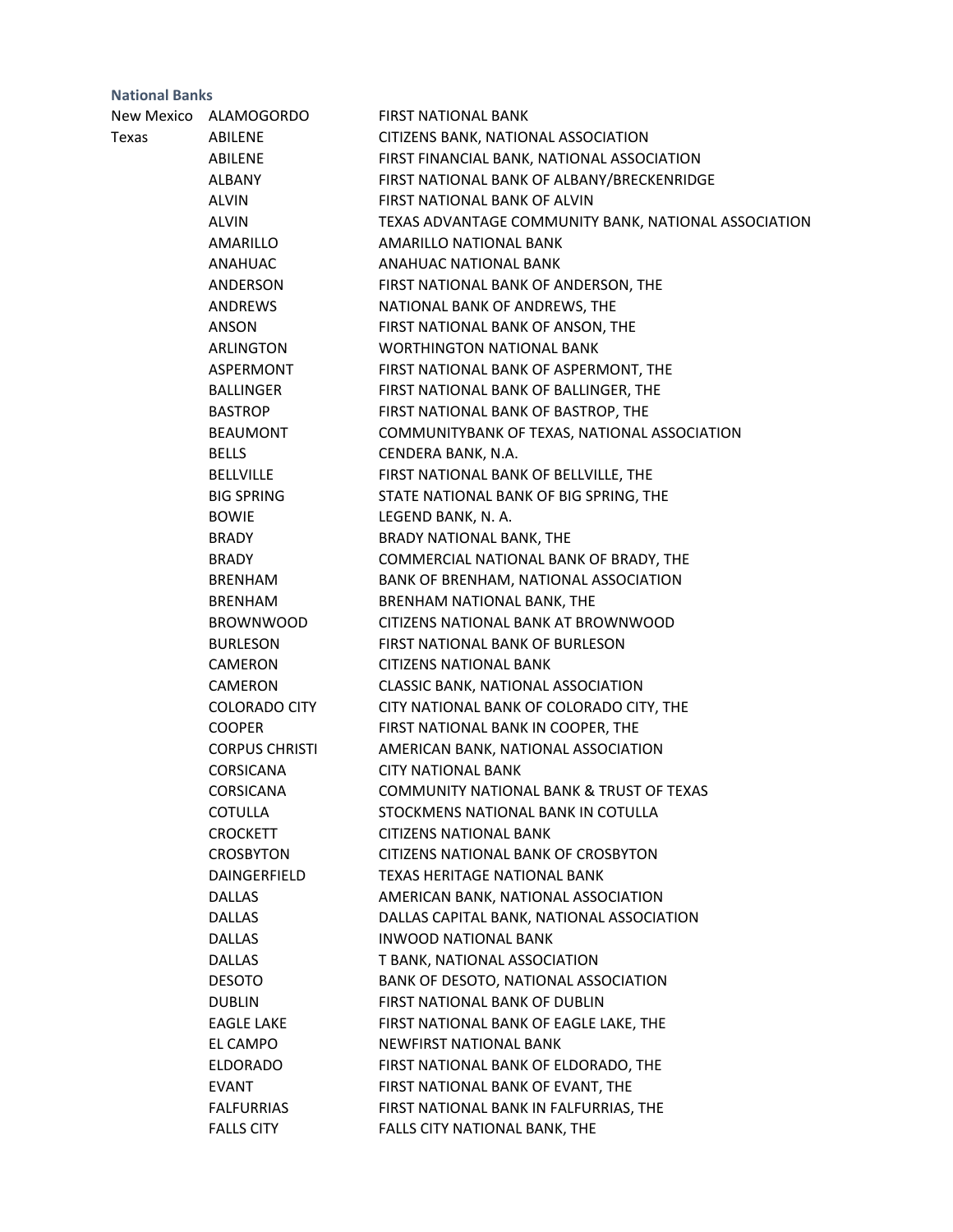| Texas | <b>FARMERS BRANCH</b> | TIB, NATIONAL ASSOCIATION                            |
|-------|-----------------------|------------------------------------------------------|
|       | <b>FLOYDADA</b>       | FIRST NATIONAL BANK OF FLOYDADA, THE                 |
|       | <b>FORT STOCKTON</b>  | FIRST NATIONAL BANK OF FORT STOCKTON                 |
|       | FORT WORTH            | NATIONAL BANK OF TEXAS AT FORT WORTH, THE            |
|       | <b>FORT WORTH</b>     | TRINITY BANK, NATIONAL ASSOCIATION                   |
|       | <b>FRISCO</b>         | TEXAS REPUBLIC BANK, NATIONAL ASSOCIATION            |
|       | GALVESTON             | HOMETOWN BANK, NATIONAL ASSOCIATION                  |
|       | <b>GALVESTON</b>      | <b>MOODY NATIONAL BANK</b>                           |
|       | <b>GEORGE WEST</b>    | SOUTHTRUST BANK, N.A.                                |
|       | <b>GIDDINGS</b>       | FIRST NATIONAL BANK OF GIDDINGS                      |
|       | <b>GILMER</b>         | FIRST NATIONAL BANK OF EAST TEXAS, THE               |
|       | <b>GILMER</b>         | <b>GILMER NATIONAL BANK</b>                          |
|       | GRANBURY              | FIRST NATIONAL BANK OF GRANBURY, THE                 |
|       | GRANGER               | <b>GRANGER NATIONAL BANK, THE</b>                    |
|       | <b>GROOM</b>          | STATE NATIONAL BANK OF GROOM, THE                    |
|       | <b>HASKELL</b>        | HASKELL NATIONAL BANK                                |
|       | <b>HEBBRONVILLE</b>   | FIRST NATIONAL BANK OF HEBBRONVILLE, THE             |
|       | <b>HENDERSON</b>      | VERABANK, NATIONAL ASSOCIATION                       |
|       | <b>HEREFORD</b>       | FIRST NATIONAL BANK OF HEREFORD, THE                 |
|       | <b>HILLSBORO</b>      | CITIZENS NATIONAL BANK OF HILLSBORO, THE             |
|       | <b>HONDO</b>          | TXN BANK, NATIONAL ASSOCIATION                       |
|       | <b>HOUSTON</b>        | AGILITY BANK, N.A.                                   |
|       | <b>HOUSTON</b>        | AMERICAN FIRST NATIONAL BANK                         |
|       | <b>HOUSTON</b>        | BANK OF HOUSTON, NATIONAL ASSOCIATION                |
|       | <b>HOUSTON</b>        | GOLDEN BANK, NATIONAL ASSOCIATION                    |
|       | <b>HOUSTON</b>        | SOUTHWESTERN NATIONAL BANK                           |
|       | <b>HOUSTON</b>        | TEXAS GULF BANK, NATIONAL ASSOCIATION                |
|       | <b>HOUSTON</b>        | UNITY NATIONAL BANK OF HOUSTON                       |
|       | <b>HOUSTON</b>        | WELLS FARGO BANK SOUTH CENTRAL, NATIONAL ASSOCIATION |
|       | <b>HUGHES SPRINGS</b> | FIRST NATIONAL BANK OF HUGHES SPRINGS, THE           |
|       | <b>HUNTSVILLE</b>     | FIRST NATIONAL BANK OF HUNTSVILLE                    |
|       | <b>JACKSBORO</b>      | JACKSBORO NATIONAL BANK, THE                         |
|       | <b>JACKSONVILLE</b>   | AUSTIN BANK, TEXAS NATIONAL ASSOCIATION              |
|       | <b>JACKSONVILLE</b>   | TEXAS NATIONAL BANK OF JACKSONVILLE                  |
|       | <b>JASPER</b>         | <b>FIRST NATIONAL BANK OF JASPER</b>                 |
|       | <b>JUNCTION</b>       | <b>JUNCTION NATIONAL BANK</b>                        |
|       | <b>KARNES CITY</b>    | KARNES COUNTY NATIONAL BANK OF KARNES CITY, THE      |
|       | <b>KEMP</b>           | FIRST NATIONAL BANK OF KEMP, THE                     |
|       | KILLEEN               | FIRST NATIONAL BANK TEXAS DBA FIRST CONVENIENCE BANK |
|       | <b>KINGSVILLE</b>     | KLEBERG BANK, N.A.                                   |
|       | <b>KINGWOOD</b>       | MINT NATIONAL BANK, THE                              |
|       | <b>KRESS</b>          | <b>KRESS NATIONAL BANK</b>                           |
|       | LA GRANGE             | <b>NATIONAL BANK &amp; TRUST</b>                     |
|       | LAKE JACKSON          | FIRST NATIONAL BANK OF LAKE JACKSON                  |
|       | LAMESA                | LAMESA NATIONAL BANK, THE                            |
|       | <b>LIBERTY</b>        | FIRST LIBERTY NATIONAL BANK, THE                     |
|       | LINDEN                | TEXANA BANK, NATIONAL ASSOCIATION                    |
|       | <b>LIPAN</b>          | FIRST NATIONAL BANK OF LIPAN, THE                    |
|       | LIVINGSTON            | FIRST NATIONAL BANK OF LIVINGSTON, THE               |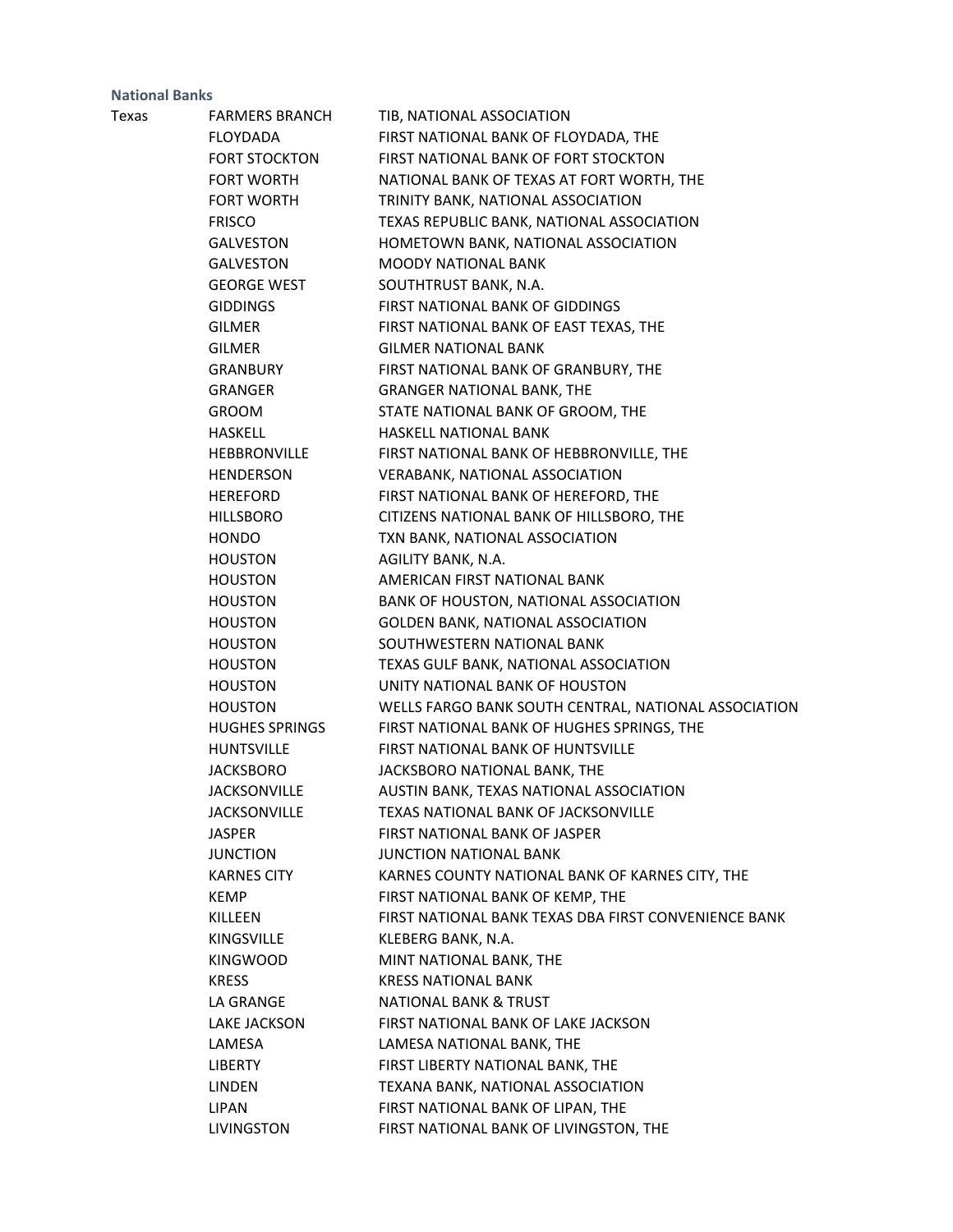| Texas | <b>LLANO</b>           | LLANO NATIONAL BANK                               |
|-------|------------------------|---------------------------------------------------|
|       | LOCKHART               | FIRST-LOCKHART NATIONAL BANK                      |
|       | <b>MARFA</b>           | BIG BEND BANKS, N.A. DBA MARFA NATIONAL BANK, THE |
|       | MC GREGOR              | FIRST NATIONAL BANK OF MCGREGOR, THE              |
|       | MERCEDES               | <b>TEXAS NATIONAL BANK</b>                        |
|       | MERTZON                | FIRST NATIONAL BANK OF MERTZON, THE               |
|       | <b>MEXIA</b>           | INCOMMONS BANK, NATIONAL ASSOCIATION              |
|       | MIDLAND                | <b>COMMUNITY NATIONAL BANK</b>                    |
|       | MIDLAND                | FIRSTCAPITAL BANK OF TEXAS, N.A.                  |
|       | <b>MIDLAND</b>         | WEST TEXAS NATIONAL BANK                          |
|       | MINERAL WELLS          | TITAN BANK, N.A.                                  |
|       | <b>MOODY</b>           | FIRST NATIONAL BANK OF MOODY, THE                 |
|       | MOUNT PLEASANT         | AMERICAN NATIONAL BANK OF MOUNT PLEASANT, THE     |
|       | MOUNT PLEASANT         | <b>GUARANTY BANK &amp; TRUST, N.A.</b>            |
|       | <b>NACOGDOCHES</b>     | COMMERCIAL BANK OF TEXAS, N.A.                    |
|       | <b>PARIS</b>           | LAMAR NATIONAL BANK                               |
|       | <b>PARIS</b>           | LIBERTY NATIONAL BANK IN PARIS, THE               |
|       | PERRYTON               | PERRYTON NATIONAL BANK, THE                       |
|       | <b>PHARR</b>           | LONE STAR NATIONAL BANK                           |
|       | PORT LAVACA            | FIRST NATIONAL BANK IN PORT LAVACA                |
|       | QUITAQUE               | FIRST NATIONAL BANK OF QUITAQUE, THE              |
|       | <b>QUITMAN</b>         | BTH BANK NATIONAL ASSOCIATION                     |
|       | RICHWOOD               | <b>BRAZOS NATIONAL BANK</b>                       |
|       | <b>ROTAN</b>           | <b>FIRST NATIONAL BANK</b>                        |
|       | SAN ANTONIO            | <b>BROADWAY NATIONAL BANK</b>                     |
|       | SAN ANTONIO            | <b>CROCKETT NATIONAL BANK</b>                     |
|       | <b>SAN ANTONIO</b>     | LONE STAR CAPITAL BANK, NATIONAL ASSOCIATION      |
|       | <b>SAN SABA</b>        | CITY NATIONAL BANK OF SAN SABA, THE               |
|       | SANTA ANNA             | SANTA ANNA NATIONAL BANK, THE                     |
|       | <b>SEGUIN</b>          | FIRST COMMERCIAL BANK, NATIONAL ASSOCIATION       |
|       | <b>SHINER</b>          | FIRST NATIONAL BANK OF SHINER, THE                |
|       | SONORA                 | FIRST NATIONAL BANK OF SONORA, THE                |
|       | SOUTH PADRE ISLAND     | FIRST NATIONAL BANK OF SOUTH PADRE ISLAND         |
|       | SPEARMAN               | <b>FIRST NATIONAL BANK</b>                        |
|       | <b>STANTON</b>         | FIRST NATIONAL BANK OF STANTON, THE               |
|       | STERLING CITY          | FIRST NATIONAL BANK OF STERLING CITY, THE         |
|       | <b>SULPHUR SPRINGS</b> | CITY NATIONAL BANK OF SULPHUR SPRINGS, THE        |
|       | <b>SWEETWATER</b>      | <b>TEXAS NATIONAL BANK</b>                        |
|       | <b>TAYLOR</b>          | CITY NATIONAL BANK OF TAYLOR, THE                 |
|       | <b>TEMPLE</b>          | EXTRACO BANKS, NATIONAL ASSOCIATION               |
|       | <b>TERRELL</b>         | AMERICAN NATIONAL BANK OF TEXAS, THE              |
|       | TEXARKANA              | COMMERCIAL NATIONAL BANK OF TEXARKANA             |
|       | THE WOODLANDS          | WOODFOREST NATIONAL BANK                          |
|       | <b>TOM BEAN</b>        | FIRST NATIONAL BANK OF TOM BEAN, THE              |
|       | <b>TRINITY</b>         | FIRST NATIONAL BANK OF TRINITY, THE               |
|       | UNIVERSAL CITY         | <b>TEXSTAR NATIONAL BANK</b>                      |
|       | <b>VALLEY MILLS</b>    | FIRST NATIONAL BANK OF BOSQUE COUNTY              |
|       | <b>VERNON</b>          | WAGGONER NATIONAL BANK OF VERNON, THE             |
|       | <b>WACO</b>            | AMERICAN BANK NATIONAL ASSOCIATION                |